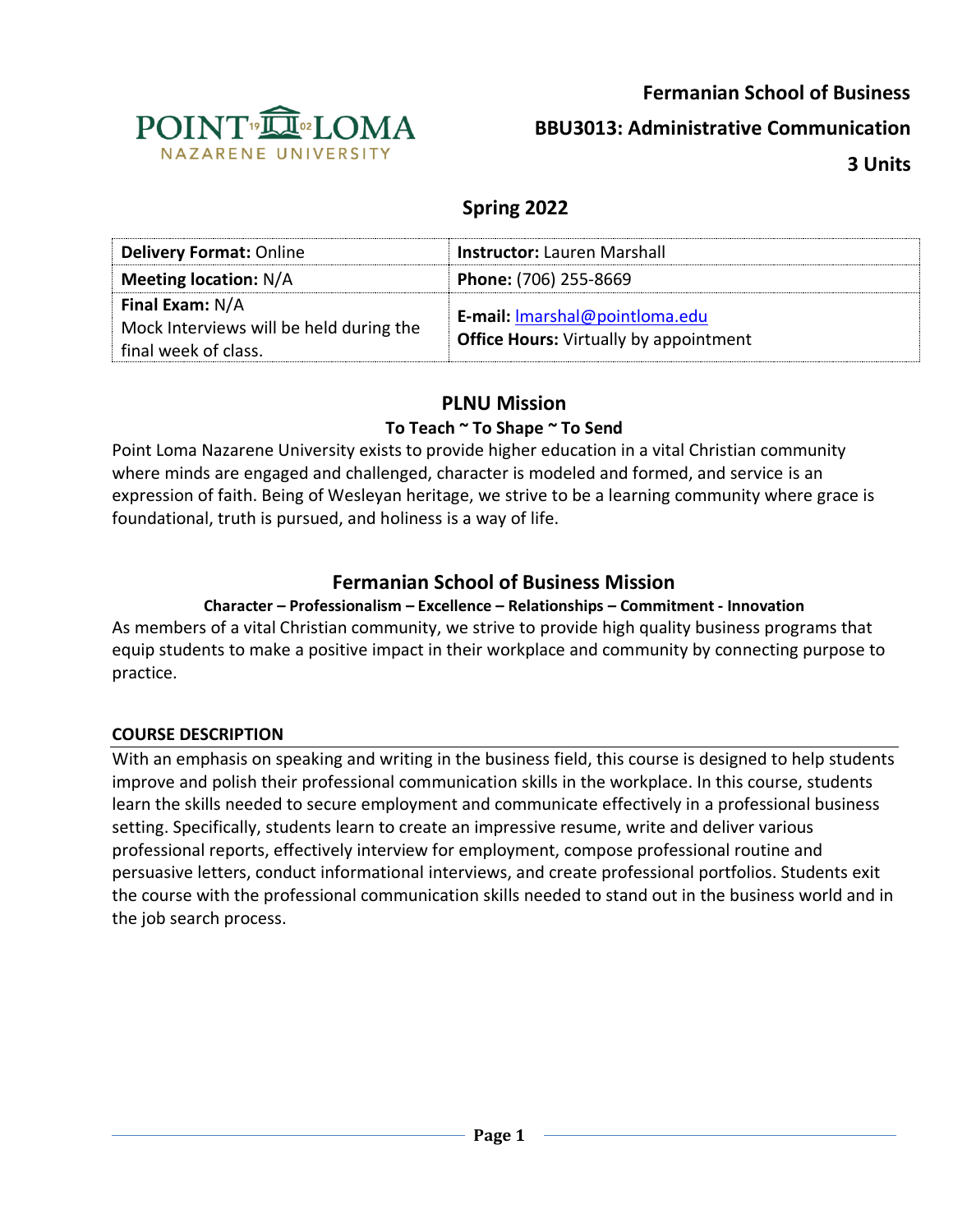Upon completion of this course, students will be able to:

1. Create and deliver a professional presentation (PLO 3).

2. Conduct informational and mock interviews with business professionals as preparation for the job search process (PLO 3).

3. Identify and prepare various professional business communication (PLO 3).

4. Collaborate with a team to write a business research proposal using proper APA format (PLO 3 & 5).

5. Compose and present individual mission, vision, values and goals informed by ethical values (PLO 4).

## **COURSE CREDIT HOUR INFORMATION**

In the interest of providing sufficient time to accomplish the stated Course Learning Outcomes, this class meets the PLNU credit hour policy for a 3-unit class delivered over eight weeks. Specific details about how the class meets the credit hour requirement can be provided upon request.

#### **REQUIRED TEXTS AND RECOMMENDED STUDY RESOURCES**

- 1. Hogelucht, K. (2021). The Art of Resume Writing, Interviewing, and Networking (2nd Ed.) San Bernardino, CA. ISBN-13: 979-8528022628 https://www.amazon.com/Art-Resume-Writing-Interviewing-Networking/dp/B097XBPGKK
- 2. BBU 3013 Course Packet from University Readers containing chapter or excerpts from: Ober, S. (2009). Contemporary Business Communication (7th Ed.). Boston, MA: Houghton Mifflin.

<https://store.cognella.com/24109>

- 3. Hosmer, L.R. (2007). The Ethics of Management ( $6<sup>th</sup>$  or  $7<sup>th</sup>$  edition) [https://www.amazon.com/gp/product/B003P56YM0/ref=ppx\\_yo\\_dt\\_b\\_asin\\_title\\_o01\\_s00?ie=](https://www.amazon.com/gp/product/B003P56YM0/ref=ppx_yo_dt_b_asin_title_o01_s00?ie=UTF8&psc=1#detailBullets_feature_div) UTF8&psc=1#detailBullets feature div https://www.amazon.com/Ethics-Management-Rue-Tone-Hosmer/dp/0073530549/ref=pd\_vtp\_2/134-9246823- 8569910?pd\_rd\_w=YUbKR&pf\_rd\_p=96226b5f-2d9a-439b-be45- 97603787c682&pf\_rd\_r=9J7HQ2KZ3205FNC2D2FK&pd\_rd\_r=3c61bdba-07f4-47ad-a542- 42e5130b5c3a&pd\_rd\_wg=w9aKe&pd\_rd\_i=0073530549&psc=1
- 4. Software: Microsoft Word and PowerPoint (available via PLNU ITS)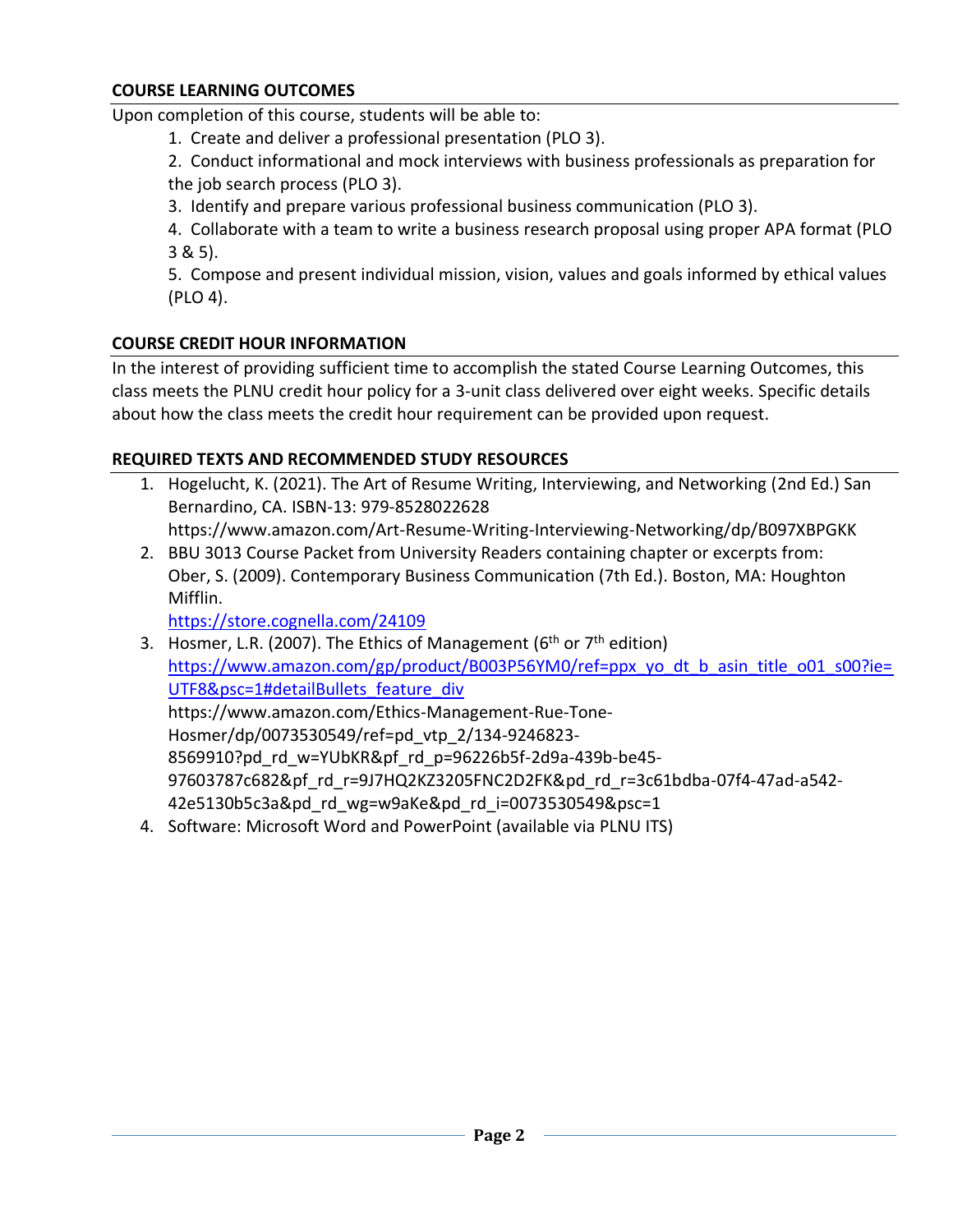#### **ASSESSMENT AND GRADING**

| <b>COURSE ASSIGNMENTS</b>                | POINT ALLOCATION |  |  |
|------------------------------------------|------------------|--|--|
| Mission, Vision, Values, and Goals Paper | 100              |  |  |
| LinkedIn Profile Curation                |                  |  |  |
| Profile Set-up                           | 60               |  |  |
| <b>Final Profile Submission</b>          | 40               |  |  |
| Resume/Cover Letter/Reference Page       |                  |  |  |
| <b>Resume Peer Review</b>                | 20               |  |  |
| <b>Final Submission</b>                  | 80               |  |  |
| Midterm Exam                             | 100              |  |  |
| Informational Interviews                 |                  |  |  |
| Paperwork Submission                     | 20               |  |  |
| Informational Interview Presentation     | 80               |  |  |
| <b>Group Project</b>                     |                  |  |  |
| Progress Report                          | 20               |  |  |
| <b>Peer Evaluation</b>                   | 20               |  |  |
| <b>Final Submission</b>                  | 80               |  |  |
| Mock Interview                           |                  |  |  |
| <b>Updated Resume Submission</b>         | 20               |  |  |
| Mock Interview Performance               | 80               |  |  |
| Reflections/Activities/Quizzes           | 140              |  |  |
| <b>Discussion Boards</b>                 | 140              |  |  |
| <b>TOTAL POINTS</b>                      | 1000             |  |  |

| Grade Scale based on Points Earned |               |  |
|------------------------------------|---------------|--|
|                                    |               |  |
| $A = 93 - 100$                     | $C = 73 - 76$ |  |
| $A = 92 - 90$                      | $C = 70 - 72$ |  |
| B+=87-89                           | $D+=67-69$    |  |
| B=83-86                            | D=63-66       |  |
| $B=80-82$                          | D-=60-62      |  |
| $C+=77-79$                         | $F = 0.59$    |  |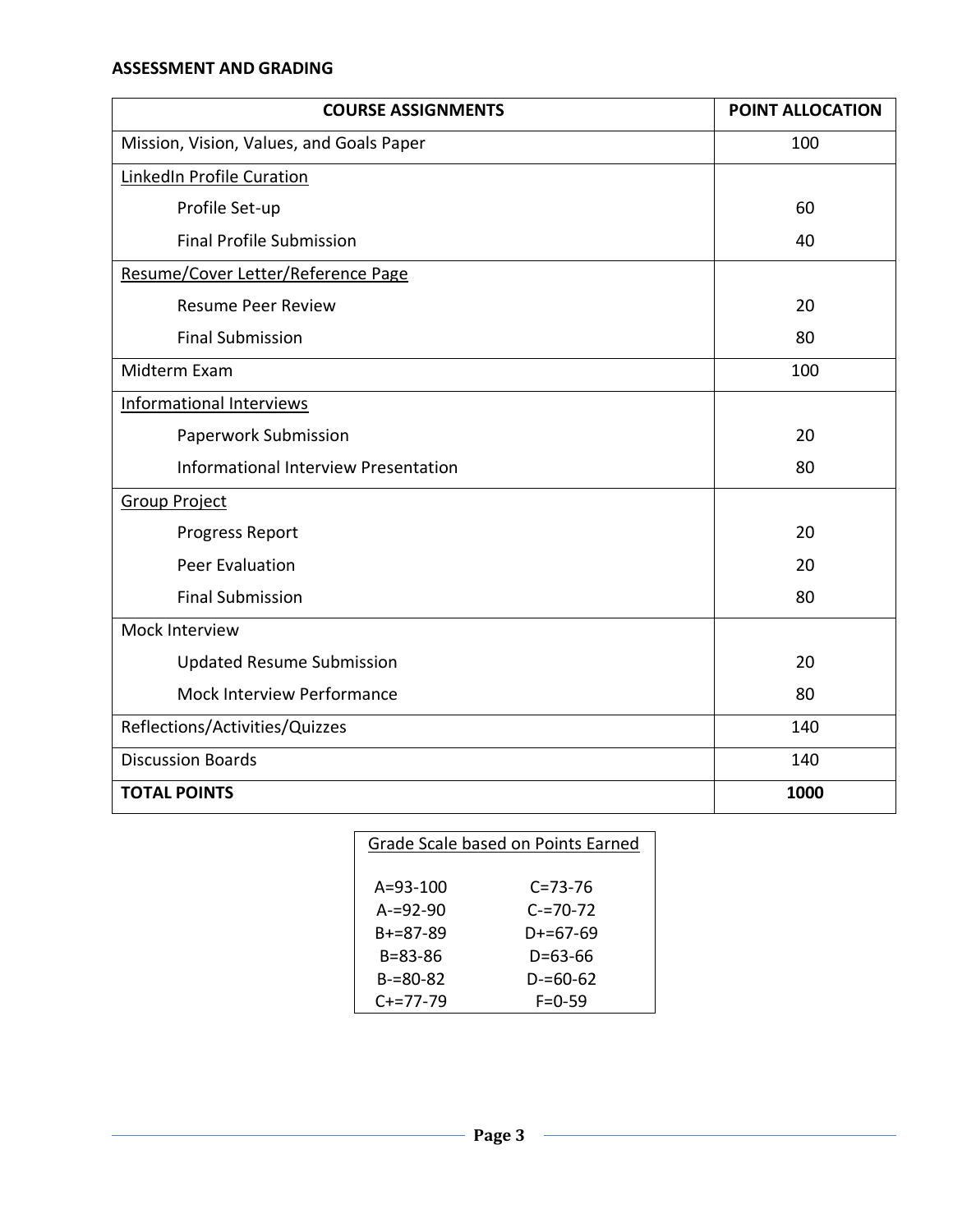## **INCOMPLETES AND LATE ASSIGNMENTS**

All assignments are to be submitted/turned in by the date and time indicated in Canvas. Incompletes will only be assigned in extremely unusual circumstances.

### **FINAL EXAMINATION POLICY**

Successful completion of this class requires completing a Mock Interview in Week 15. No requests for alternative days will be approved.

## **STATE AUTHORIZATION**

State authorization is a formal determination by a state that Point Loma Nazarene University is approved to conduct activities regulated by that state. In certain states outside California, Point Loma Nazarene University is not authorized to enroll online (distance education) students. If a student moves to another state after admission to the program and/or enrollment in an online course, continuation within the program and/or course will depend on whether Point Loma Nazarene University is authorized to offer distance education courses in that state. It is the student's responsibility to notify the institution of any change in his or her physical location. Refer to the map using the below link to view which states allow online (distance education) outside of California. <https://www.pointloma.edu/offices/office-institutional-effectiveness-research/disclosures>

## **SPIRITUAL CARE**

MV onsite chaplain, Rev. Gordon Wong, is available to support you. If you have a desire to meet or share a prayer request with Rev. Wong, you can contact him directly at mvchaplain@pointloma.edu or gordonwong@pointloma.edu. Rev. Wong's cell number is 808-429-1129 if you need an immediate response.

#### **PLNU COPYRIGHT POLICY**

Point Loma Nazarene University, as a non-profit educational institution, is entitled by law to use materials protected by the US Copyright Act for classroom education. Any use of those materials outside the class may violate the law.

# **PLNU ACADEMIC HONESTY POLICY**

Students should demonstrate academic honesty by doing original work and by giving appropriate credit to the ideas of others. Academic dishonesty is the act of presenting information, ideas, and/or concepts as one's own when in reality they are the results of another person's creativity and effort. A faculty member who believes a situation involving academic dishonesty has been detected may assign a failing grade for that assignment or examination, or, depending on the seriousness of the offense, for the course. Faculty should follow and students may appeal using the procedure in the university Catalog. See Academic Policies in the PLNU Catalog for further policy information.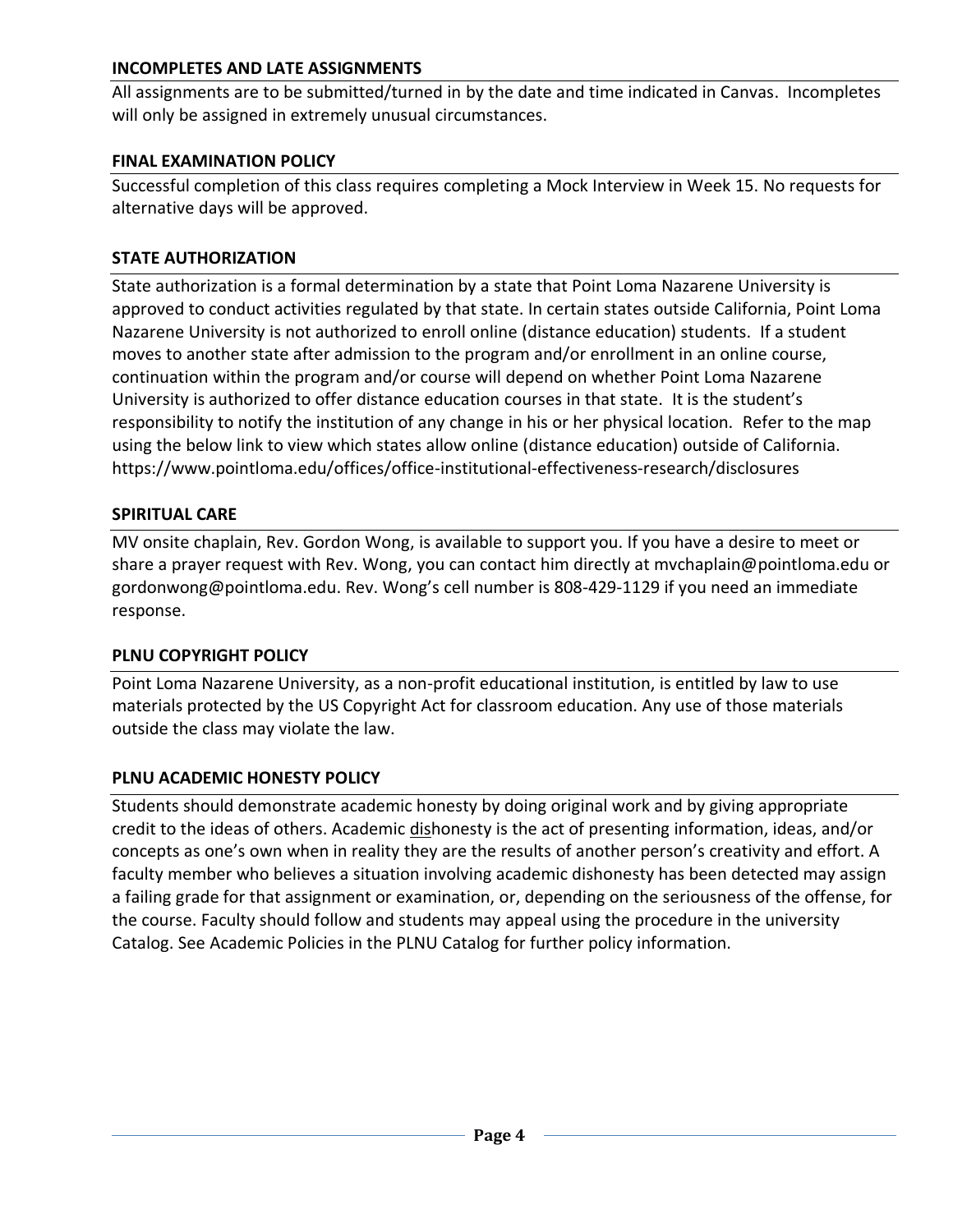## **PLNU ACADEMIC ACCOMMODATIONS POLICY**

PLNU is committed to providing equal opportunity for participation in all its programs, services, and activities. Students with disabilities may request course-related accommodations by contacting the Educational Access Center (EAC), located in the Bond Academic Center [\(EAC@pointloma.edu](mailto:EAC@pointloma.edu) or 619- 849-2486). Once a student's eligibility for an accommodation has been determined, the EAC will issue an academic accommodation plan ("AP") to all faculty who teach courses in which the student is enrolled each semester.

PLNU highly recommends that students speak with their professors during the first two weeks of each semester/term about the implementation of their AP in that particular course and/or if they do not wish to utilize some or all of the elements of their AP in that course.

Students who need accommodations for a disability should contact the EAC as early as possible (i.e., ideally before the beginning of the semester) to assure appropriate accommodations can be provided. It is the student's responsibility to make the first contact with the EAC.

## **PLNU ATTENDANCE AND PARTICIPATION POLICY**

Regular and punctual attendance at all **synchronous** class sessions is considered essential to optimum academic achievement. If the student is absent for more than 10 percent of class sessions (virtual or face-to-face), the faculty member will issue a written warning of de-enrollment. If the absences exceed 20 percent, the student may be de-enrolled without notice until the university drop date or, after that date, receive the appropriate grade for their work and participation. In some courses, a portion of the credit hour content will be delivered **asynchronously** and attendance will be determined by submitting the assignments by the posted due dates. See Academic Policies in the Academic Catalog. If absences exceed these limits but are due to university excused health issues, an exception will be granted.

# **Asynchronous Attendance/Participation Definition**

A day of attendance in asynchronous content is determined as contributing a substantive note, assignment, discussion, or submission by the posted due date. Failure to meet these standards will result in an absence for that day. Instructors will determine how many asynchronous attendance days are required each week.

Students taking online courses are expected to attend each week of the course. Attendance is defined as participating in an academic activity within the online classroom which includes posting in a graded activity in the course. (Note: Logging into the course does not qualify as participation and will not be counted as meeting the attendance requirement.)

Students who do not attend at least once in any 3 consecutive days will be issued an attendance warning. Students who do not attend at least once in any 7 consecutive days will be dropped from the course retroactive to the last date of recorded attendance.

Students who anticipate being absent for an entire week of a course should contact the instructor in advance for approval and make arrangements to complete the required coursework and/or alternative assignments assigned at the discretion of the instructor. Acceptance of late work is at the discretion of the instructor and does not waive attendance requirements.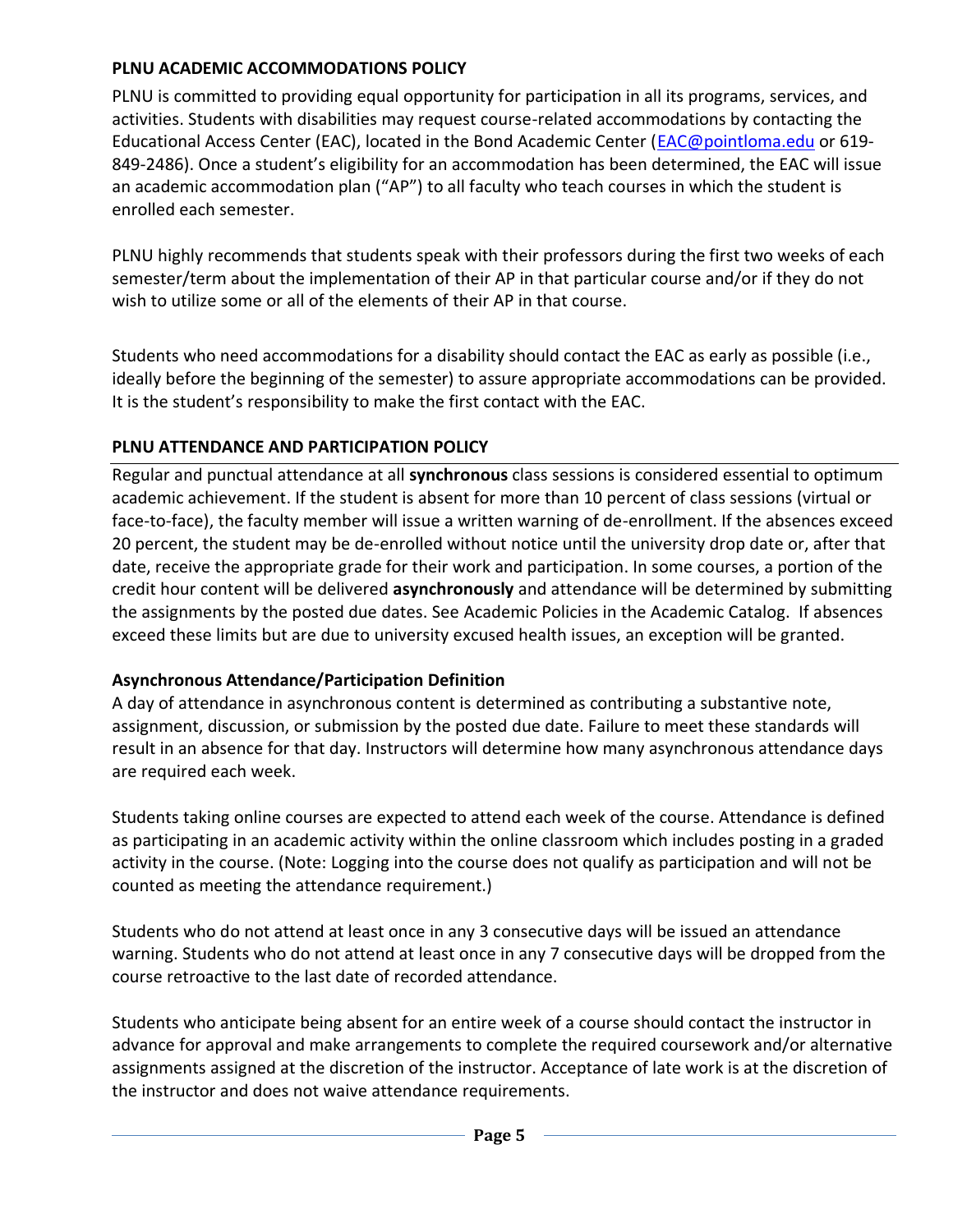# **USE OF TECHNOLOGY**

In order to be successful in your course, you'll need to meet the minimum technology and system requirements; please refer to the *[Technology and System Requirements](https://help.pointloma.edu/TDClient/1808/Portal/KB/ArticleDet?ID=108349)* information. Additionally, students are required to have headphone speakers, microphone, or webcams compatible with their computer available to use for any online or hybrid classes. Please note that any course with online proctored exams require a computer with a camera (tablets are not compatible) to complete exams online.

Problems with technology do not relieve you of the responsibility of participating, turning in your assignments, or completing your class work.